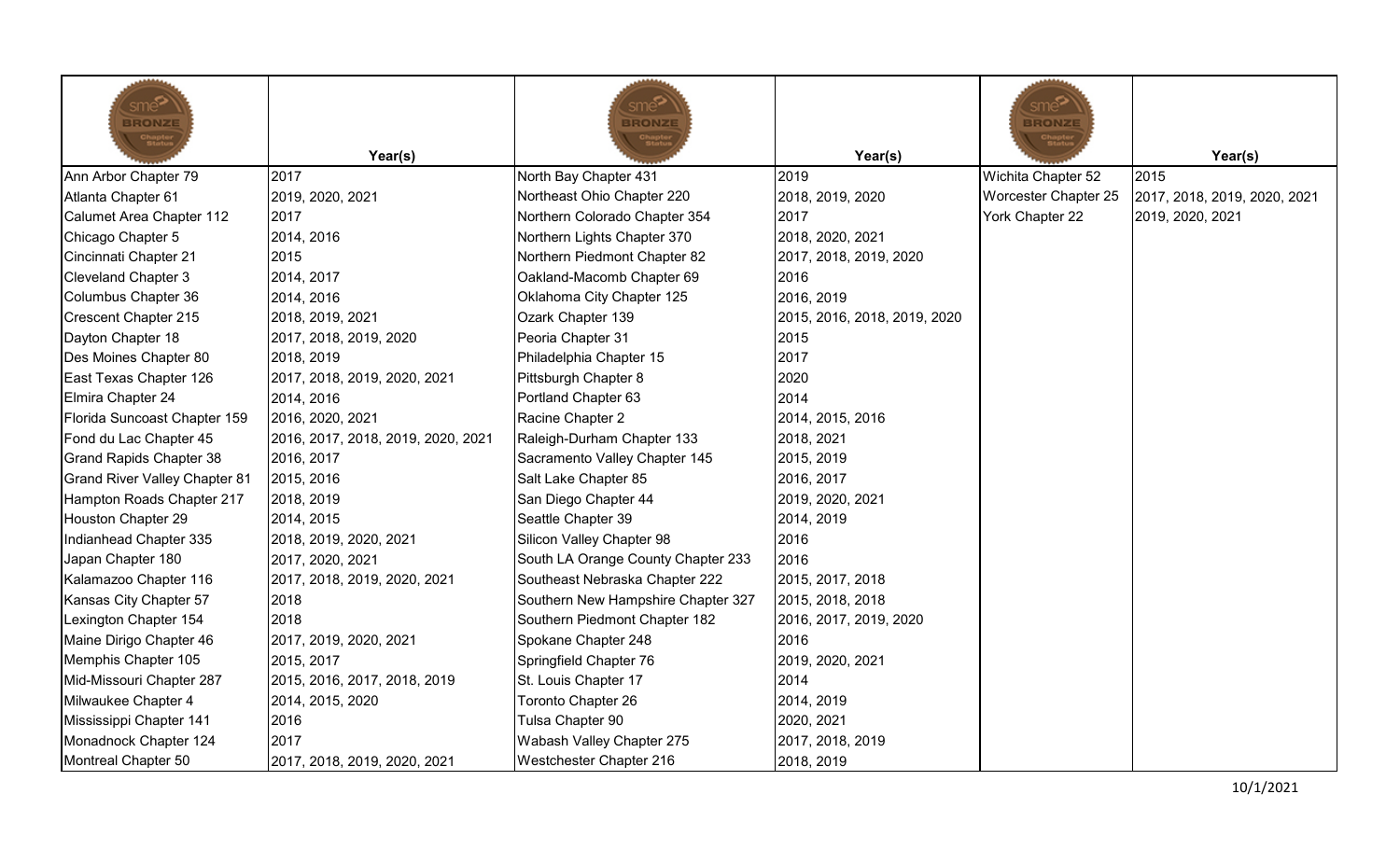| sme <sup>5</sup><br>LATINUM        |                                          | sme <b>ි</b><br>GOLD<br>Chapte<br>Statu |                        |
|------------------------------------|------------------------------------------|-----------------------------------------|------------------------|
|                                    | Year(s)                                  |                                         | Year(s)                |
| Chicago Chapter 5                  | 2018, 2019, 2020, 2021                   | Atlanta Chapter 61                      | 2017                   |
| <b>Grand Rapids Chapter 38</b>     | 2019, 2020, 2021                         | <b>Cleveland Chapter 3</b>              | 2018                   |
| Greater Charleston Chapter 430     | 2014, 2016, 2017, 2018, 2019, 2020, 2021 | Detroit                                 | 2021                   |
| Kansas City Chapter 57             | 2021                                     | <b>Grand Rapids Chapter 38</b>          | 2018                   |
| Nashville Chapter 43               | 2016, 2017, 2018, 2019, 2020, 2021       | Greater Charleston Chapter 430          | 2015                   |
| Oakland-Macomb Chapter 69          | 2019, 2020, 2021                         | Greater Peoria Chapter 31               | 2020, 2021             |
| South Bay Chapter 153              | 2017, 2019, 2020                         | Houston Chapter 29                      | 2017                   |
| Seattle Chapter 39                 | 2016, 2017, 2018, 2020, 2021             | Kansas City Chapter 57                  | 2017, 2019, 2020       |
| Silicon Valley Chapter 98          | 2018                                     | Madison Chapter 275                     | 2020, 2021             |
| South Bay Chapter 153              | 2021                                     | Milwaukee Chapter 4                     | 2017, 2018             |
| South LA Orange County Chapter 233 | 2018, 2019, 2020, 2021                   | Minnesota State-Wide Chapter 11         | 2021                   |
| Spokane Chapter 248                | 2020, 2021                               | Nashville Chapter 43                    | 2014, 2015             |
| Toronto Chapter 26                 | 2021                                     | Oakland-Macomb County Chapter 69        | 2018                   |
| Waterloo Chapter 186               | 2020, 2021                               | Pittsburgh Chapter 8                    | 2018                   |
| Wichita Chapter 52                 | 2019, 2020, 2021                         | Portland Chapter 63                     | 2015                   |
|                                    |                                          | Seattle Chapter 39                      | 2018                   |
|                                    |                                          | Silicon Valley Chapter 98               | 2020, 2021             |
|                                    |                                          | Spokane Chapter 248                     | 2019                   |
|                                    |                                          | South LA Orange County Chapter 233      | 2017                   |
|                                    |                                          | Toronto Chapter 26                      | 2020                   |
|                                    |                                          | Waterloo Chapter 186                    | 2019                   |
|                                    |                                          | Wichita Chapter 52                      | 2018                   |
|                                    |                                          | Williamette Chapter 423                 | 2018, 2019, 2020, 2021 |
|                                    |                                          |                                         |                        |
|                                    |                                          |                                         |                        |
|                                    |                                          |                                         |                        |
|                                    |                                          |                                         |                        |
|                                    |                                          |                                         |                        |
|                                    |                                          |                                         |                        |
|                                    |                                          |                                         |                        |
|                                    |                                          |                                         |                        |